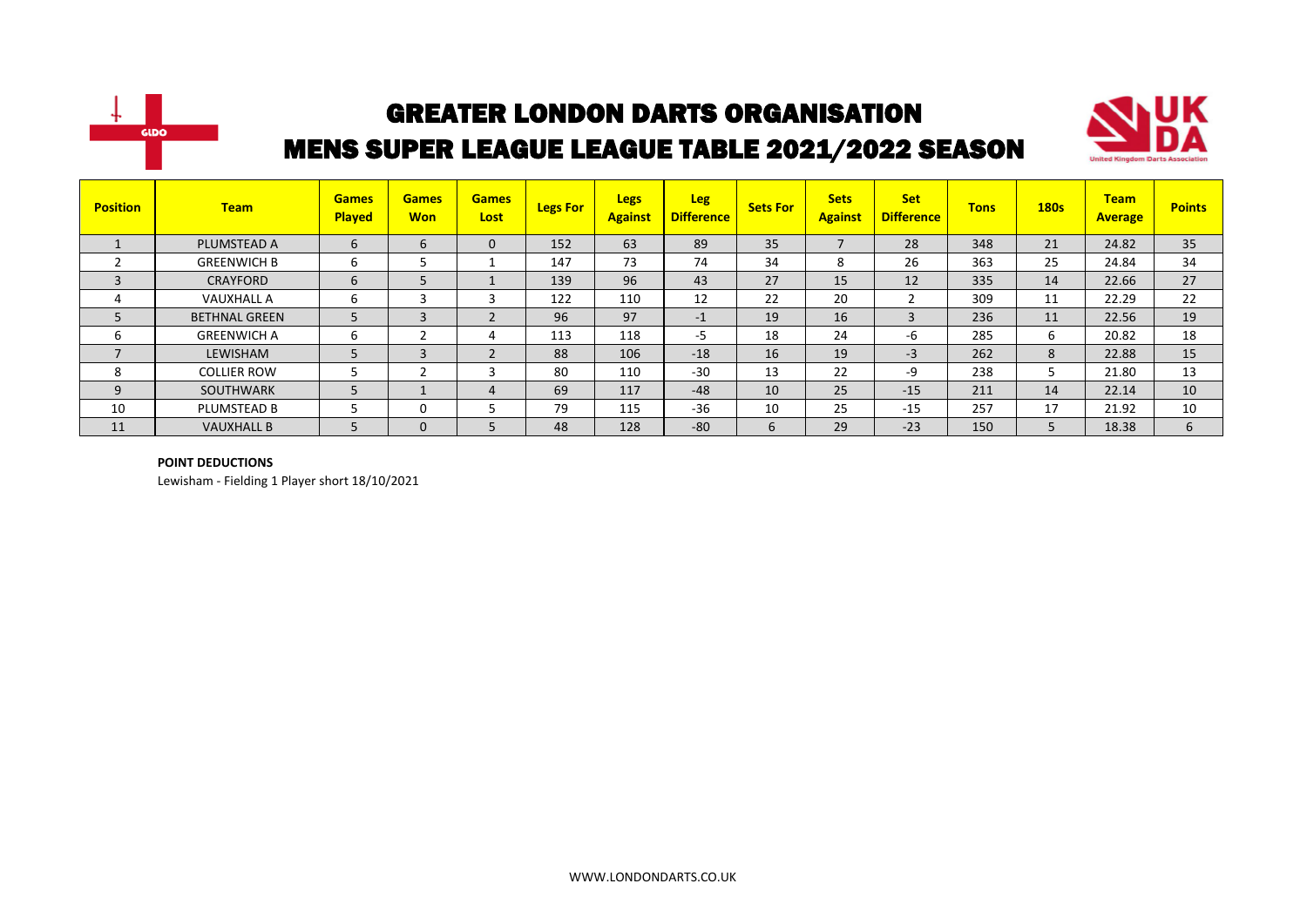



| <b>Position</b> | Player                  | <b>Superleague Team</b> | <b>National</b><br><b>League Team</b> | <b>Attended</b> | <b>Games</b><br><b>Played</b> | <b>Games</b><br><b>Won</b> | <b>Games</b><br>Lost | Legs<br><b>For</b> | <b>Legs</b><br><b>Against</b> | <b>Leg</b><br><b>Diff</b> | <b>Tons</b> | <b>180s</b>    | <b>High</b><br><b>Checkout</b> | <b>Average</b> | <b>Dyanmic</b><br><b>Average</b> |
|-----------------|-------------------------|-------------------------|---------------------------------------|-----------------|-------------------------------|----------------------------|----------------------|--------------------|-------------------------------|---------------------------|-------------|----------------|--------------------------------|----------------|----------------------------------|
| $\mathbf{1}$    | Darren Peetoom          | Greenwich B             | <b>ESSEX</b>                          | 6               | 6                             | 6                          | $\Omega$             | 24                 | $\overline{2}$                | 22                        | 50          | $\overline{2}$ | 120                            | 27.58          | 33.58                            |
| $\overline{2}$  | David Wawrzewski        | Plumstead A             | <b>LONDON</b>                         | 6               | 6                             | 6                          | $\mathbf{0}$         | 24                 | $\Omega$                      | 24                        | 49          | 4              | 100                            | 27.27          | 33.27                            |
| 3               | Aaron Beeney            | <b>Bethnal Green</b>    | <b>NO</b>                             | $\overline{4}$  | $\overline{4}$                | $\overline{4}$             | $\mathbf{0}$         | 16                 | $\mathbf{0}$                  | 16                        | 35          | $\mathbf{1}$   | 115                            | 27.70          | 31.70                            |
| 4               | <b>Scott Marsh</b>      | Plumstead A             | LONDON                                | 5               | 5                             | 5                          | $\mathbf{0}$         | 20                 | 3                             | 17                        | 44          | $\mathbf{1}$   | 142                            | 26.48          | 31.48                            |
| 5               | <b>Graham Rackstraw</b> | Plumstead A             | <b>LONDON</b>                         | 6               | 6                             | 6                          | $\Omega$             | 24                 | 5                             | 19                        | 55          | $\overline{3}$ | 114                            | 25.35          | 31.35                            |
| 6               | Dan Day                 | Greenwich B             | <b>LONDON</b>                         | 4               | $\overline{4}$                | 4                          | $\mathbf{0}$         | 16                 | 6                             | 10                        | 42          | $\mathbf{1}$   | 124                            | 26.41          | 30.41                            |
| $\overline{7}$  | <b>Bradley Halls</b>    | Greenwich B             | <b>ESSEX</b>                          | 6               | 6                             | 5                          | $\mathbf{1}$         | 22                 | 12                            | 10                        | 57          | 8              | 161                            | 25.25          | 30.25                            |
| 8               | Paul Amos               | Greenwich B             | <b>NO</b>                             | 5               | 5                             | 4                          | $\mathbf{1}$         | 17                 | 6                             | 11                        | 38          | 6              | 84                             | 26.20          | 30.20                            |
| 9               | Lee Cocks               | Plumstead A             | <b>LONDON</b>                         | 5               | 5                             | 5                          | $\Omega$             | 20                 | $\mathbf{1}$                  | 19                        | 36          | $\overline{3}$ | 96                             | 25.17          | 30.17                            |
| 10              | Jamie Peetoom           | Greenwich A             | <b>ESSEX</b>                          | 6               | 6                             | 5                          | $\mathbf{1}$         | 23                 | 8                             | 15                        | 61          | $\overline{2}$ | 120                            | 24.92          | 29.92                            |
| 11              | John Walters            | Greenwich B             | <b>LONDON</b>                         | 6               | 6                             | 5                          | $\mathbf{1}$         | 22                 | 11                            | 11                        | 53          | $\overline{2}$ | 106                            | 24.24          | 29.24                            |
| 12              | Henry Murphy            | Vauxhall A              | <b>YES</b>                            | 6               | 6                             | 5                          | $\mathbf{1}$         | 21                 | 10                            | 11                        | 52          | 3              | 130                            | 24.18          | 29.18                            |
| 13              | Matt Wood               | Crayford                | <b>LONDON</b>                         | 5               | 5                             | $\overline{4}$             | $\mathbf{1}$         | 17                 | 9                             | 8                         | 51          | $\Omega$       | 93                             | 24.93          | 28.93                            |
| 14              | Cameron Crabtree        | Vauxhall A              | <b>SURREY</b>                         | 6               | 6                             | 6                          | $\Omega$             | 24                 | 11                            | 13                        | 44          | $\overline{2}$ | 124                            | 22.86          | 28.86                            |
| 15              | <b>Ben West</b>         | Southwark               | <b>LONDON</b>                         | 5               | 5                             | $\overline{3}$             | $\overline{2}$       | 14                 | 12                            | $\overline{2}$            | 51          | $\mathbf{1}$   | 108                            | 25.82          | 28.82                            |
| 16              | <b>Matt Winzar</b>      | Lewisham                | <b>LONDON</b>                         | 5               | 5                             | 3                          | $\overline{2}$       | 18                 | 13                            | 5                         | 54          | $\overline{4}$ | 80                             | 25.39          | 28.39                            |
| 17              | <b>Scott Artiss</b>     | Greenwich B             | <b>LONDON</b>                         | 6               | 6                             | 5                          | $\mathbf{1}$         | 22                 | 13                            | 9                         | 51          | $\overline{4}$ | 170                            | 23.33          | 28.33                            |
| 18              | <b>Spencer Ellis</b>    | Lewisham                | <b>NO</b>                             | 5               | 5                             | 4                          | $\mathbf{1}$         | 19                 | 10                            | 9                         | 46          | $\overline{2}$ | 114                            | 24.33          | 28.33                            |
| 19              | <b>Freddie Box</b>      | Plumstead A             | <b>KENT</b>                           | 6               | 6                             | $\overline{4}$             | $\overline{2}$       | 19                 | 13                            | 6                         | 49          | $\overline{3}$ | 120                            | 24.17          | 28.17                            |
| 20              | Liam Hill               | <b>Collier Row</b>      | LONDON                                | 5               | 5                             | 4                          | $\mathbf{1}$         | 18                 | 10                            | 8                         | 42          | $\overline{2}$ | 78                             | 24.15          | 28.15                            |
| 21              | Chris Holt              | Greenwich A             | <b>LONDON</b>                         | 5               | 5                             | 4                          | $\mathbf{1}$         | 18                 | 10                            | 8                         | 40          | $\mathbf{1}$   | 116                            | 24.09          | 28.09                            |
| 22              | Jason Gallagher         | Crayford                | <b>LONDON</b>                         | 6               | 6                             | 4                          | $\overline{2}$       | 22                 | 10                            | 12                        | 44          | $\overline{4}$ | 110                            | 23.93          | 27.93                            |
| 23              | <b>Wavne Brown</b>      | Cravford                | <b>YES</b>                            | 6               | $\overline{4}$                | 3                          | $\mathbf{1}$         | 15                 | 8                             | $\overline{7}$            | 31          | $\overline{2}$ | 146                            | 24.84          | 27.84                            |
| 24              | John Loeber             | <b>Collier Row</b>      | <b>YES</b>                            | 4               | $\overline{4}$                | 3                          | 1                    | 14                 | 5                             | 9                         | 28          | $\overline{2}$ | 110                            | 24.51          | 27.51                            |
| 25              | <b>Steve Ferguson</b>   | Lewisham                | <b>LONDON</b>                         | 5               | 5                             | $\overline{4}$             | $\mathbf{1}$         | 18                 | 15                            | $\overline{3}$            | 48          | $\mathbf{1}$   | 138                            | 23.48          | 27.48                            |
| 26              | Ben Cheeseman           | Crayford                | <b>LONDON</b>                         | 6               | 5                             | 3                          | $\overline{2}$       | 17                 | 12                            | 5                         | 44          | 3              | 110                            | 24.37          | 27.37                            |
| 27              | Gene Hill               | Lewisham                | <b>LONDON</b>                         | $\overline{4}$  | $\overline{4}$                | 3                          | $\mathbf{1}$         | 12                 | $\overline{7}$                | 5                         | 35          | $\mathbf{0}$   | 100                            | 24.27          | 27.27                            |
| 28              | <b>Steve Beasley</b>    | Southwark               | LONDON                                | 5               | 5                             | 3                          | $\overline{2}$       | 16                 | 15                            | $\mathbf{1}$              | 40          | 5              | 155                            | 24.21          | 27.21                            |
| 29              | <b>Nick Cocks</b>       | Plumstead A             | <b>LONDON</b>                         | $\overline{2}$  | $\overline{2}$                | $\overline{2}$             | $\Omega$             | 8                  | 6                             | $\overline{2}$            | 30          | $\mathbf{1}$   | 78                             | 25.17          | 27.17                            |
| 30              | Marc Lee                | Crayford                | <b>NO</b>                             | 4               | $\overline{3}$                | 3                          | $\Omega$             | 12                 | 3                             | 9                         | 27          | $\mathbf{1}$   | 65                             | 23.67          | 26.67                            |
| 31              | <b>Steve Parratt</b>    | Vauxhall A              | <b>YES</b>                            | 6               | 6                             | $\overline{4}$             | $\overline{2}$       | 18                 | 14                            | $\overline{4}$            | 46          | $\overline{3}$ | 78                             | 22.36          | 26.36                            |
| 32              | Dean Coughlan           | Plumstead A             | LONDON                                | 6               | 6                             | 3                          | 3                    | 18                 | 18                            | 0                         | 46          | 3              | 120                            | 23.34          | 26.34                            |
| 33              | <b>Matt Edes</b>        | Plumstead A             | <b>LONDON</b>                         | 6               | 6                             | $\overline{4}$             | $\overline{2}$       | 19                 | 17                            | $\overline{2}$            | 39          | $\overline{3}$ | 80                             | 22.20          | 26.20                            |
| 34              | John Hind               | <b>Bethnal Green</b>    | LONDON                                | 4               | $\overline{a}$                | $\overline{2}$             | $\overline{2}$       | 13                 | 12                            | $\mathbf{1}$              | 38          | $\overline{3}$ | 146                            | 23.88          | 25.88                            |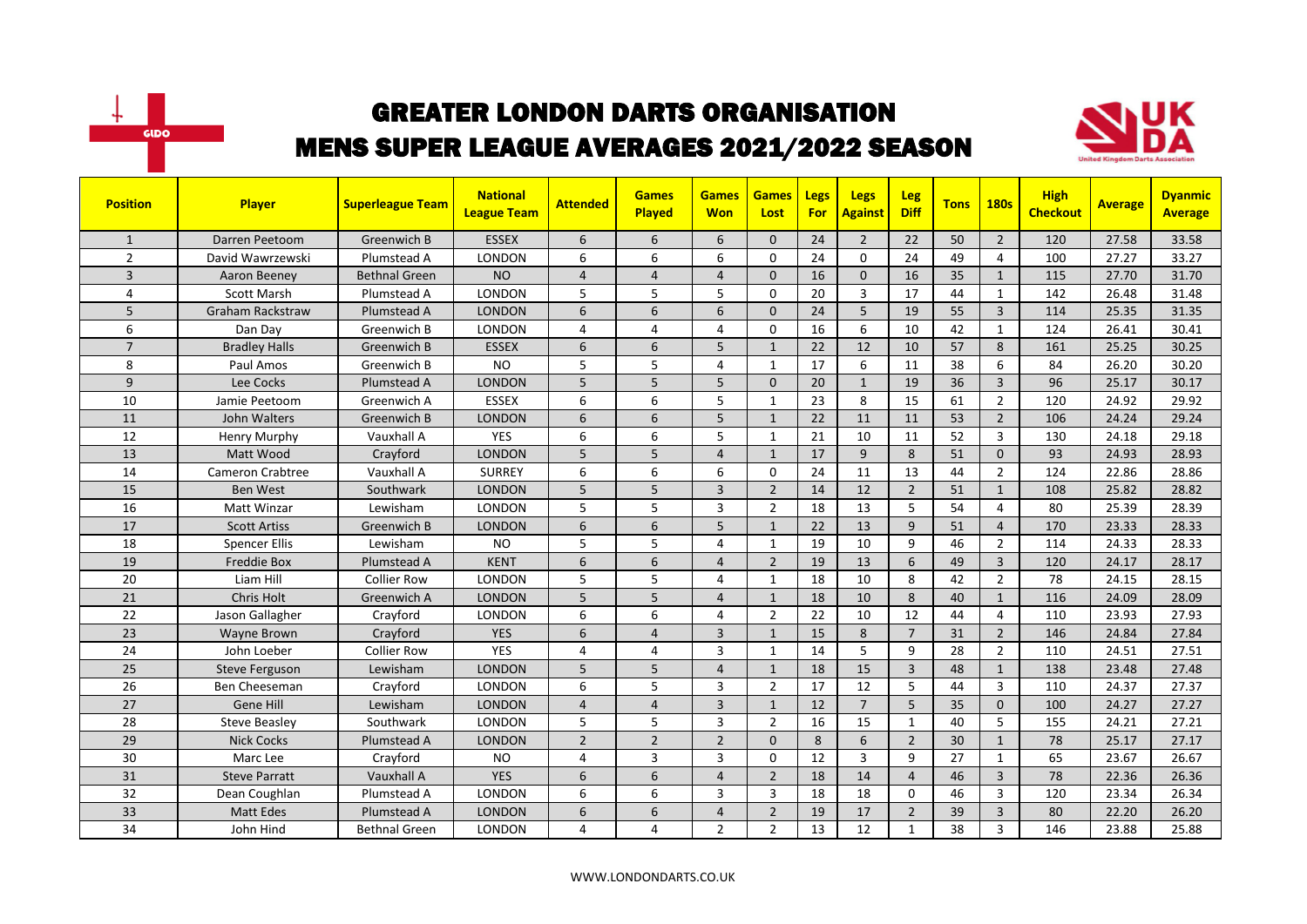



| <b>Position</b> | Player                | <b>Superleague Team</b> | <b>National</b><br><b>League Team</b> | <b>Attended</b> | <b>Games</b><br>Played | <b>Games</b><br><b>Won</b> | <b>Games</b><br>Lost | Legs<br><b>For</b> | <b>Legs</b><br><b>Against</b> | <b>Leg</b><br><b>Diff</b> | <b>Tons</b>    | <b>180s</b>    | <b>High</b><br><b>Checkout</b> | <b>Average</b> | <b>Dyanmic</b><br><b>Average</b> |
|-----------------|-----------------------|-------------------------|---------------------------------------|-----------------|------------------------|----------------------------|----------------------|--------------------|-------------------------------|---------------------------|----------------|----------------|--------------------------------|----------------|----------------------------------|
| 35              | Malcolm Morgan        | Plumstead B             | <b>NO</b>                             | 5               | 5                      | 3                          | $\overline{2}$       | 18                 | 15                            | $\overline{3}$            | 50             | $\overline{3}$ | 113                            | 22.67          | 25.67                            |
| 36              | <b>Daniel Perfect</b> | Crayford                | <b>YES</b>                            | 6               | 5                      | 5                          | $\Omega$             | 20                 | 10                            | 10                        | 38             | $\overline{2}$ | 79                             | 20.64          | 25.64                            |
| 37              | <b>Alan Reeves</b>    | Plumstead B             | <b>YES</b>                            | 4               | $\overline{4}$         | $\overline{2}$             | $\overline{2}$       | 12                 | 10                            | $\overline{2}$            | 25             | $\overline{7}$ | 102                            | 23.60          | 25.60                            |
| 38              | <b>Richard Ryan</b>   | <b>Bethnal Green</b>    | <b>NO</b>                             | 4               | $\overline{a}$         | 3                          | $\mathbf{1}$         | 14                 | 13                            | $\mathbf{1}$              | 36             | $\mathbf{1}$   | 129                            | 22.56          | 25.56                            |
| 39              | Ronnie Rickner        | Plumstead B             | <b>YES</b>                            | 5               | 5                      | $\overline{3}$             | $\overline{2}$       | 14                 | 13                            | $\mathbf{1}$              | 30             | 6              | 80                             | 22.40          | 25.40                            |
| 40              | <b>Rob Edwards</b>    | Vauxhall A              | <b>NO</b>                             | 6               | 6                      | 3                          | 3                    | 18                 | 15                            | $\mathbf{3}$              | 41             | $\mathbf{1}$   | 105                            | 22.14          | 25.14                            |
| 41              | Nicky Turner          | Greenwich B             | <b>LONDON</b>                         | 5               | 5                      | $\mathbf{1}$               | $\overline{4}$       | 8                  | 16                            | $-8$                      | 37             | $\overline{2}$ | 118                            | 24.04          | 25.04                            |
| 42              | Jamie Davis           | <b>Bethnal Green</b>    | <b>MIDDLESEX</b>                      | 4               | $\overline{3}$         | 3                          | $\mathbf 0$          | 12                 | 5                             | $\overline{7}$            | 17             | $\Omega$       | 74                             | 21.96          | 24.96                            |
| 43              | <b>Steve Cooper</b>   | Southwark               | <b>NO</b>                             | 5               | 5                      | $\mathbf{1}$               | $\overline{4}$       | 10                 | 17                            | $-7$                      | 29             | $\overline{3}$ | 78                             | 23.65          | 24.65                            |
| 44              | Joe Russell           | <b>Collier Row</b>      | <b>ESSEX</b>                          | 4               | $\overline{3}$         | $\mathbf{1}$               | $\overline{2}$       | $\overline{7}$     | 11                            | $-4$                      | 30             | $\Omega$       | 58                             | 23.64          | 24.64                            |
| 45              | <b>Matt Finch</b>     | <b>Bethnal Green</b>    | <b>MIDDLESEX</b>                      | 5               | 5                      | $\overline{2}$             | 3                    | 11                 | 16                            | $-5$                      | 33             | $\mathbf{1}$   | 161                            | 22.53          | 24.53                            |
| 46              | George Cox            | Crayford                | <b>YES</b>                            | 6               | $\overline{4}$         | $\overline{2}$             | $\overline{2}$       | 13                 | 9                             | $\overline{4}$            | 29             | $\mathbf{1}$   | 102                            | 22.02          | 24.02                            |
| 47              | Danny Faulkner        | <b>Collier Row</b>      | <b>LONDON</b>                         | 5               | 5                      | $\overline{2}$             | $\overline{3}$       | 12                 | 15                            | $-3$                      | 33             | $\Omega$       | 75                             | 21.99          | 23.99                            |
| 48              | Raj Gujjalu           | Lewisham                | <b>NO</b>                             | 4               | $\overline{4}$         | $\mathbf{1}$               | $\overline{3}$       | 10                 | 14                            | $-4$                      | 32             | $\Omega$       | 36                             | 22.86          | 23.86                            |
| 49              | <b>Ricky Martin</b>   | Southwark               | $\overline{\mathcal{S}}$ יל           | $\mathbf{1}$    | $\mathbf{1}$           | 0                          | $\mathbf{1}$         | $\mathbf{1}$       | $\overline{4}$                | $-3$                      | 6              | $\Omega$       | 20                             | 23.78          | 23.78                            |
| 50              | <b>Richard Hill</b>   | Plumstead B             | <b>NO</b>                             | 5               | 5                      | $\mathbf{1}$               | 4                    | 12                 | 17                            | $-5$                      | 54             | $\Omega$       | 101                            | 22.72          | 23.72                            |
| 51              | <b>Richard Elms</b>   | Plumstead B             | <b>KENT</b>                           | $\overline{4}$  | $\overline{4}$         | $\mathbf{1}$               | 3                    | 8                  | 12                            | $-4$                      | 33             | $\Omega$       | 100                            | 22.64          | 23.64                            |
| 52              | Tony Webb             | Greenwich A             | <b>YES</b>                            | 6               | 6                      | 3                          | $\overline{3}$       | 14                 | 18                            | $-4$                      | 43             | $\Omega$       | 80                             | 20.61          | 23.61                            |
| 53              | John Hawkins          | Greenwich B             | <b>YES</b>                            | 5               | $\overline{3}$         | $\overline{3}$             | $\mathbf{0}$         | 12                 | 5                             | $\overline{7}$            | 26             | $\mathbf{0}$   | 101                            | 20.55          | 23.55                            |
| 54              | <b>Mark Landers</b>   | Greenwich B             | <b>NO</b>                             | $\overline{2}$  | 1                      | 1                          | $\mathbf 0$          | 4                  | $\overline{2}$                | 2                         | 9              | $\mathbf 0$    | 40                             | 22.31          | 23.31                            |
| 55              | David Farmer          | Southwark               | <b>NO</b>                             | 5               | $\overline{4}$         | $\mathbf{1}$               | $\overline{3}$       | $\overline{7}$     | 13                            | $-6$                      | 25             | $\mathbf{1}$   | 77                             | 22.12          | 23.12                            |
| 56              | Consilio Misfud       | <b>Bethnal Green</b>    | <b>YES</b>                            | 4               | $\overline{4}$         | $\overline{2}$             | $\overline{2}$       | 10                 | 11                            | $-1$                      | 19             | $\Omega$       | 80                             | 21.02          | 23.02                            |
| 57              | Luke Nelson           | Vauxhall A              | <b>MIDDLESEX</b>                      | 6               | 6                      | $\overline{2}$             | $\overline{4}$       | 14                 | 18                            | $-4$                      | 30             | $\mathbf{0}$   | 56                             | 21.01          | 23.01                            |
| 58              | Kirk DeRuyter         | Vauxhall B              | <b>SURREY</b>                         | 1               | $\mathbf{1}$           | 0                          | 1                    | $\overline{2}$     | 4                             | $-2$                      | 8              | $\mathbf 0$    | 116                            | 22.90          | 22.90                            |
| 59              | Paul Rafferty         | Vauxhall A              | <b>NO</b>                             | 6               | 6                      | $\mathbf{1}$               | 5                    | 16                 | 22                            | $-6$                      | 54             | $\mathbf{1}$   | 81                             | 21.88          | 22.88                            |
| 60              | Danny Brown           | <b>Bethnal Green</b>    | <b>LONDON</b>                         | $\overline{2}$  | $\mathbf{1}$           | $\Omega$                   | $\mathbf{1}$         | 3                  | 4                             | $-1$                      | 10             | $\overline{2}$ | 86                             | 22.82          | 22.82                            |
| 61              | Shane Wilson          | <b>Bethnal Green</b>    | <b>LONDON</b>                         | $\overline{4}$  | $\overline{2}$         | 0                          | $\overline{2}$       | $\mathbf{1}$       | 8                             | $-7$                      | 12             | $\mathbf{0}$   | 12                             | 22.72          | 22.72                            |
| 62              | <b>Michael Power</b>  | Southwark               | LONDON                                | $\mathbf{1}$    | $\mathbf{1}$           | 0                          | $\mathbf{1}$         | $\mathbf 0$        | 4                             | $-4$                      | 4              | 0              | $\mathbf 0$                    | 22.68          | 22.68                            |
| 63              | John Badger           | Greenwich A             | <b>YES</b>                            | 6               | 5                      | $\overline{2}$             | $\overline{3}$       | 14                 | 16                            | $-2$                      | 41             | $\mathbf{1}$   | 90                             | 20.59          | 22.59                            |
| 64              | Geoff Newbury         | Vauxhall A              | <b>YES</b>                            | 6               | 6                      | $\mathbf{1}$               | 5                    | 11                 | 20                            | -9                        | 42             | $\mathbf{1}$   | 112                            | 21.59          | 22.59                            |
| 65              | <b>Micky Francis</b>  | <b>Collier Row</b>      | <b>YES</b>                            | 3               | $\overline{3}$         | $\overline{2}$             | $\mathbf{1}$         | 9                  | 10                            | $-1$                      | 29             | $\Omega$       | 48                             | 20.48          | 22.48                            |
| 66              | Chris Hogg            | Southwark               | <b>SURREY</b>                         | $\overline{2}$  | $\mathbf{1}$           | 0                          | 1                    | 0                  | 4                             | $-4$                      | $\overline{7}$ | $\mathbf 0$    | 0                              | 22.40          | 22.40                            |
| 67              | Mark Gallagher        | Crayford                | <b>YES</b>                            | 6               | $\overline{3}$         | $\mathbf{1}$               | $\overline{2}$       | $\overline{7}$     | 10                            | $-3$                      | 21             | $\mathbf{0}$   | 48                             | 21.21          | 22.21                            |
| 68              | <b>Ricky Crawford</b> | <b>Bethnal Green</b>    | <b>YES</b>                            | 4               | $\mathbf{1}$           | $\Omega$                   | 1                    | 0                  | 4                             | $-4$                      | 5              | $\Omega$       | $\Omega$                       | 22.18          | 22.18                            |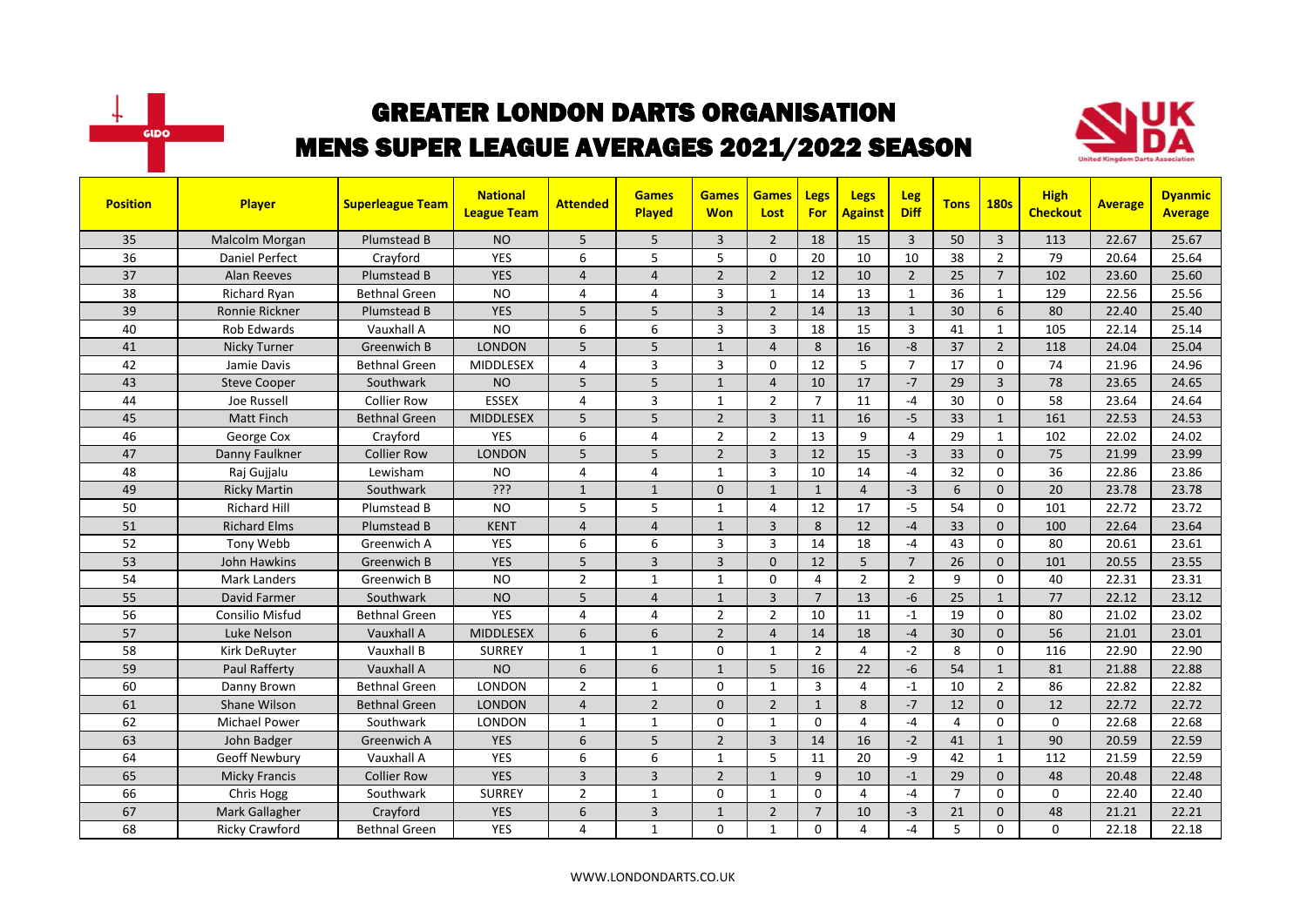



| <b>Position</b> | Player                | <b>Superleague Team</b> | <b>National</b><br><b>League Team</b> | <b>Attended</b> | <b>Games</b><br>Played | <b>Games</b><br><b>Won</b> | <b>Games</b><br>Lost | Legs<br>For    | <b>Legs</b><br><b>Against</b> | Leg<br><b>Diff</b> | <b>Tons</b>    | <b>180s</b>    | <b>High</b><br><b>Checkout</b> | <b>Average</b> | <b>Dyanmic</b><br><b>Average</b> |
|-----------------|-----------------------|-------------------------|---------------------------------------|-----------------|------------------------|----------------------------|----------------------|----------------|-------------------------------|--------------------|----------------|----------------|--------------------------------|----------------|----------------------------------|
| 69              | Darren Irving         | <b>Vauxhall B</b>       | <b>NO</b>                             | $\mathbf{1}$    | $\mathbf{1}$           | 0                          | $\mathbf{1}$         | $\overline{2}$ | $\overline{4}$                | $-2$               | 8              | $\mathbf{0}$   | 50                             | 22.14          | 22.14                            |
| 70              | <b>Ashley Scott</b>   | Southwark               | YES                                   | $\overline{2}$  | $\overline{2}$         | 0                          | $\overline{2}$       | 4              | 8                             | $-4$               | 12             | $\mathbf{1}$   | 80                             | 22.14          | 22.14                            |
| 71              | Alex Spencer          | Vauxhall B              | <b>NO</b>                             | $\overline{2}$  | $\overline{2}$         | $\mathbf{1}$               | $\mathbf{1}$         | 6              | 6                             | $\Omega$           | 12             | $\mathbf{0}$   | 52                             | 20.99          | 21.99                            |
| 72              | Danny Winmill         | <b>Bethnal Green</b>    | <b>NO</b>                             | 4               | $\overline{3}$         | $\overline{2}$             | 1                    | 10             | 10                            | $\mathbf 0$        | 15             | $\overline{2}$ | 72                             | 19.93          | 21.93                            |
| 73              | Freddie Francis       | <b>Collier Row</b>      | <b>YES</b>                            | 3               | $\overline{3}$         | $\mathbf{1}$               | $\overline{2}$       | $\overline{7}$ | 11                            | $-4$               | 18             | $\mathbf{0}$   | 40                             | 20.83          | 21.83                            |
| 74              | Luke Fleming          | Plumstead B             | <b>NO</b>                             | $\overline{2}$  | $\overline{2}$         | 0                          | $\overline{2}$       | $\overline{2}$ | 8                             | $-6$               | 18             | $\mathbf 0$    | 6                              | 21.71          | 21.71                            |
| 75              | <b>Craig Searle</b>   | <b>Vauxhall B</b>       | <b>YES</b>                            | $\overline{2}$  | $\overline{2}$         | $\Omega$                   | $\overline{2}$       | $\overline{3}$ | 8                             | $-5$               | 13             | $\overline{2}$ | 48                             | 21.66          | 21.66                            |
| 76              | <b>Edgar Znutis</b>   | Greenwich A             | ???                                   | $\overline{2}$  | $\mathbf{1}$           | $\Omega$                   | $\mathbf{1}$         | $\overline{3}$ | $\overline{4}$                | $-1$               | 10             | $\mathbf{1}$   | 44                             | 21.51          | 21.51                            |
| 77              | James Stephenson      | Southwark               | <b>NO</b>                             | $\mathbf{1}$    | $\mathbf{1}$           | 0                          | $\mathbf{1}$         | $\mathbf{1}$   | $\overline{4}$                | $-3$               | $\overline{2}$ | $\mathbf{1}$   | 50                             | 21.40          | 21.40                            |
| 78              | Alex Fried            | Lewisham                | <b>NO</b>                             | 5               | 5                      | 1                          | $\overline{4}$       | 6              | 19                            | $-13$              | 20             | $\mathbf 0$    | 69                             | 20.26          | 21.26                            |
| 79              | Mark Ward             | Plumstead B             | <b>NO</b>                             | $\mathbf{1}$    | $\mathbf{1}$           | 0                          | $\mathbf{1}$         | $\mathbf{1}$   | $\overline{4}$                | $-3$               | 5              | $\Omega$       | 8                              | 21.23          | 21.23                            |
| 80              | <b>Brendan Gillen</b> | Greenwich A             | <b>YES</b>                            | 5               | 5                      | $\overline{2}$             | $\overline{3}$       | 10             | 14                            | $-4$               | 30             | $\Omega$       | 74                             | 19.22          | 21.22                            |
| 81              | Soul Deen             | Lewisham                | ???                                   | $\mathbf{1}$    | $\overline{1}$         | $\Omega$                   | $\mathbf{1}$         | $\overline{2}$ | $\overline{a}$                | $-2$               | 6              | $\Omega$       | 36                             | 21.08          | 21.08                            |
| 82              | Craig Watkins         | Plumstead B             | <b>KENT</b>                           | $\overline{2}$  | $\overline{2}$         | $\Omega$                   | $\overline{2}$       | $\overline{3}$ | 8                             | $-5$               | 10             | $\mathbf{1}$   | 71                             | 21.04          | 21.04                            |
| 83              | <b>Gregg DeRuyter</b> | Vauxhall B              | <b>YES</b>                            | 5               | 5                      | 3                          | $\overline{2}$       | 12             | 15                            | $-3$               | 23             | $\mathbf{0}$   | 62                             | 18.02          | 21.02                            |
| 84              | <b>Tony Hamit</b>     | <b>Bethnal Green</b>    | LONDON                                | 4               | $\overline{4}$         | 1                          | 3                    | 6              | 14                            | -8                 | 16             | $\mathbf{1}$   | 59                             | 20.02          | 21.02                            |
| 85              | Sam Packer            | Southwark               | <b>YES</b>                            | $\overline{2}$  | $\overline{2}$         | $\mathbf{1}$               | $\mathbf{1}$         | $\overline{7}$ | 6                             | $\mathbf{1}$       | 11             | $\mathbf{0}$   | 58                             | 19.93          | 20.93                            |
| 86              | Mark Foster           | Crayford                | YES                                   | 6               | 5                      | 1                          | 4                    | 9              | 18                            | -9                 | 39             | $\mathbf{0}$   | 154                            | 19.90          | 20.90                            |
| 87              | Robert Magwood        | Vauxhall B              | <b>NO</b>                             | $\mathbf{1}$    | $\mathbf{1}$           | $\Omega$                   | $\mathbf{1}$         | $\mathbf{0}$   | $\overline{4}$                | $-4$               | $\overline{3}$ | $\mathbf{0}$   | $\Omega$                       | 20.89          | 20.89                            |
| 88              | <b>Andrew Culling</b> | Greenwich A             | <b>YES</b>                            | 4               | $\overline{4}$         | $\mathbf{1}$               | 3                    | 8              | 12                            | $-4$               | 16             | $\mathbf 0$    | 97                             | 19.81          | 20.81                            |
| 89              | <b>Steve Harold</b>   | <b>Collier Row</b>      | <b>YES</b>                            | 5               | 5                      | 0                          | 5                    | 6              | 20                            | $-14$              | 31             | $\mathbf{1}$   | 96                             | 20.69          | 20.69                            |
| 90              | <b>Richard Innes</b>  | Plumstead B             | <b>NO</b>                             | 3               | $\overline{3}$         | $\Omega$                   | 3                    | 5              | 12                            | $-7$               | 18             | $\mathbf 0$    | 35                             | 20.53          | 20.53                            |
| 91              | David Lee             | Southwark               | <b>YES</b>                            | $\overline{3}$  | $\overline{3}$         | $\Omega$                   | $\overline{3}$       | $\overline{3}$ | 12                            | $-9$               | 9              | $\mathbf{1}$   | 16                             | 20.38          | 20.38                            |
| 92              | Earl Grant            | Lewisham                | <b>NO</b>                             | 5               | 5                      | $\Omega$                   | 5                    | 3              | 20                            | $-17$              | 21             | $\mathbf{1}$   | 69                             | 20.08          | 20.08                            |
| 93              | <b>Paul Hart</b>      | <b>Vauxhall B</b>       | <b>YES</b>                            | $\overline{4}$  | $\overline{4}$         | $\Omega$                   | $\overline{4}$       | $\overline{4}$ | 16                            | $-12$              | 20             | $\Omega$       | 114                            | 19.94          | 19.94                            |
| 94              | Geroge Elvy           | Vauxhall B              | YES                                   | 5               | 5                      | $\mathbf{1}$               | 4                    | 10             | 17                            | $-7$               | 22             | $\overline{2}$ | 80                             | 18.73          | 19.73                            |
| 95              | Shaun Lovett          | <b>Collier Row</b>      | <b>YES</b>                            | 5               | 5                      | 0                          | 5                    | 5              | 20                            | $-15$              | 17             | $\mathbf{0}$   | 20                             | 19.70          | 19.70                            |
| 96              | <b>Michael Owens</b>  | Crayford                | <b>WILTSHIRE</b>                      | 5               | $\overline{2}$         | $\mathbf{1}$               | $\mathbf{1}$         | $\overline{7}$ | $\overline{7}$                | $\mathbf 0$        | 11             | $\mathbf{1}$   | 40                             | 18.56          | 19.56                            |
| 97              | <b>Gary Holt</b>      | Greenwich A             | <b>YES</b>                            | 5               | 5                      | $\mathbf{1}$               | $\overline{4}$       | 13             | 16                            | $-3$               | 24             | $\Omega$       | 88                             | 18.22          | 19.22                            |
| 98              | Jamie Loader          | Southwark               | <b>YES</b>                            | $\overline{2}$  | $\overline{2}$         | $\Omega$                   | $\overline{2}$       | $\mathbf{1}$   | 8                             | $-7$               | $\overline{7}$ | $\mathbf{0}$   | 14                             | 19.08          | 19.08                            |
| 99              | Andrew Kennedy        | Plumstead B             | <b>YES</b>                            | 3               | $\overline{3}$         | 0                          | 3                    | $\overline{4}$ | 12                            | $-8$               | 11             | $\mathbf{0}$   | 38                             | 19.02          | 19.02                            |
| 100             | Ernest Hodgson        | <b>Collier Row</b>      | <b>NO</b>                             | 3               | $\overline{2}$         | 0                          | $\overline{2}$       | $\overline{2}$ | 8                             | -6                 | 10             | $\mathbf 0$    | 52                             | 18.69          | 18.69                            |
| 101             | <b>Scott Mulgrew</b>  | Greenwich A             | <b>YES</b>                            | $\mathbf{1}$    | $\overline{1}$         | $\Omega$                   | $\mathbf{1}$         | 2              | $\overline{4}$                | $-2$               | 5              | $\mathbf{0}$   | 48                             | 18.28          | 18.28                            |
| 102             | <b>Henry Baptiste</b> | Vauxhall B              | <b>NO</b>                             | 5               | 5                      | $\Omega$                   | 5                    | $\overline{2}$ | 20                            | $-18$              | 19             | $\mathbf{1}$   | 40                             | 18.27          | 18.27                            |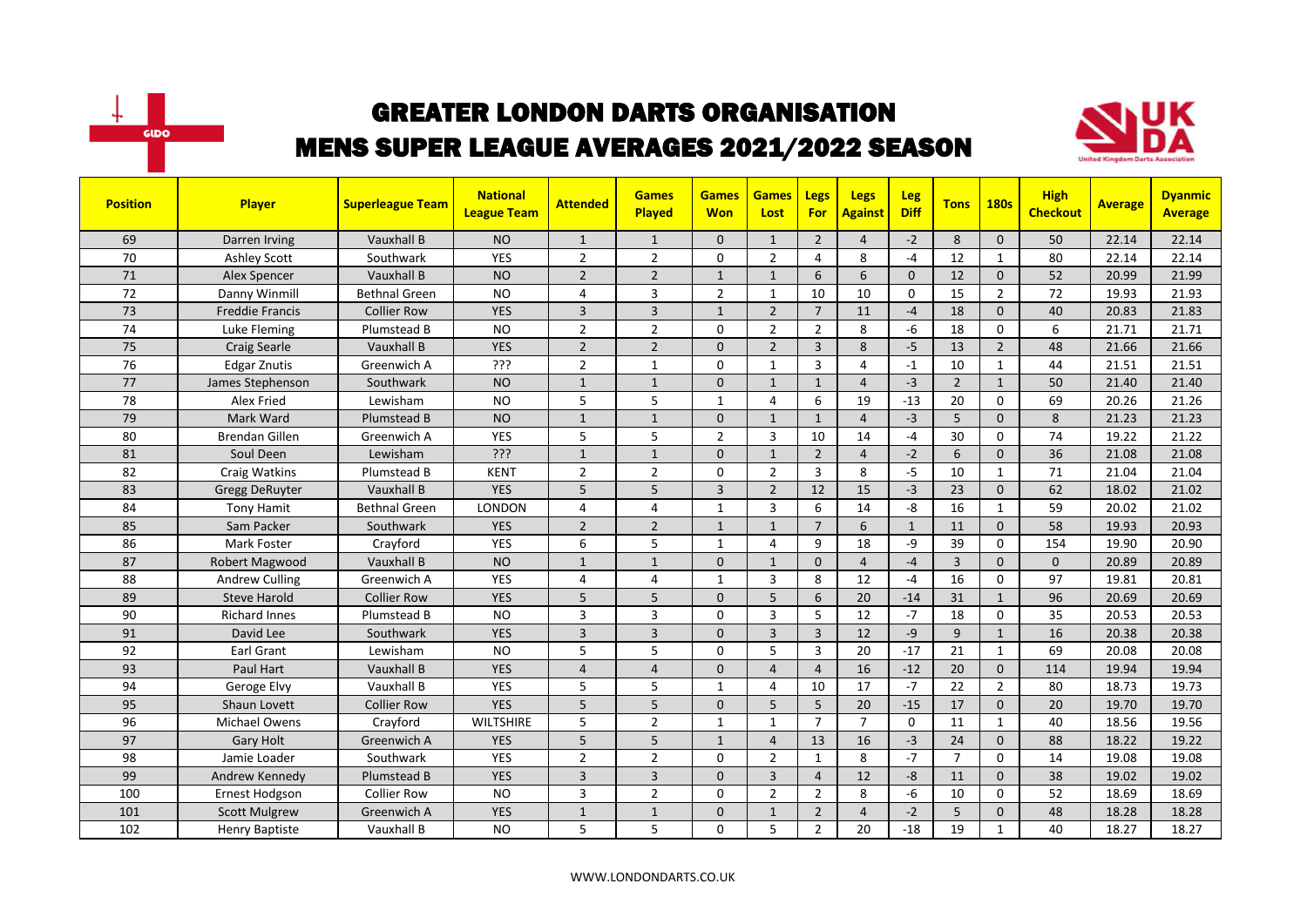



| <b>Position</b> | Player                 | <b>Superleague Team</b> | <b>National</b><br><b>League Team</b> | <b>Attended</b> | <b>Games</b><br><b>Played</b> | <b>Games</b><br><b>Won</b> | <b>Games</b><br>Lost | <b>Legs</b><br>For | <b>Legs</b><br><b>Against</b> | <b>Leg</b><br><b>Diff</b> | <b>Tons</b>  | <b>180s</b>  | <b>High</b><br><b>Checkout</b> | <b>Average</b> | <b>Dyanmic</b><br><b>Average</b> |
|-----------------|------------------------|-------------------------|---------------------------------------|-----------------|-------------------------------|----------------------------|----------------------|--------------------|-------------------------------|---------------------------|--------------|--------------|--------------------------------|----------------|----------------------------------|
| 103             | <b>Curtis Donnelly</b> | Greenwich A             | <b>YES</b>                            | 5               | 4                             | 0                          | 4                    | 8                  | 16                            | $-8$                      | 15           |              | 133                            | 17.93          | 17.93                            |
| 104             | Reece Pauling          | Plumstead B             | <b>NO</b>                             |                 |                               | 0                          |                      | 0                  | Д                             | -4                        |              | 0            | 0                              | 17.84          | 17.84                            |
| 105             | <b>Chris Watts</b>     | Southwark               | <b>NO</b>                             |                 |                               |                            | $\mathbf{0}$         | 4                  |                               |                           | ь            |              | 68                             | 16.79          | 17.79                            |
| 106             | Jozsef Varga           | Vauxhall B              | <b>NO</b>                             |                 |                               |                            |                      |                    | b                             |                           | 10           | $\mathbf{0}$ | 101                            | 16.78          | 17.78                            |
| 107             | Sean Sullivan          | Vauxhall B              | <b>NO</b>                             | $\mathfrak{D}$  | $\overline{\phantom{0}}$      | 0                          | h                    | $\Omega$           | 8                             | -8                        | 9            | $\Omega$     | 0                              | 17.60          | 17.60                            |
| 108             | Paul Butler            | Southwark               | <b>NO</b>                             |                 |                               | 0                          |                      |                    | 8                             | -7                        | З            | 0            | 47                             | 13.83          | 13.83                            |
| 109             | <b>Steven Williams</b> | Vauxhall B              | <b>NO</b>                             | 5               | 5                             | 0                          | 5                    | $\Omega$           | 20                            | $-20$                     | 3            | $\Omega$     | $\Omega$                       | 13.71          | 13.71                            |
| 110             | Ryan Francis           | Crayford                | <b>YES</b>                            | $\overline{2}$  | 0                             | 0                          | U                    | $\Omega$           | O                             | 0                         | 0            | 0            | 0                              | 0.00           | 0.00                             |
| 111             | Charlie Jones          | Greenwich B             | <b>YES</b>                            |                 | $\Omega$                      | $\mathbf{0}$               | $\Omega$             | $\mathbf 0$        | 0                             | $\Omega$                  | $\Omega$     | $\Omega$     | 0                              | 0.00           | 0.00                             |
| 112             | Jack Boon              | Bethnal Green           | <b>YES</b>                            | $\Omega$        | $\Omega$                      | 0                          | 0                    | $\Omega$           | $\Omega$                      | 0                         | <sup>0</sup> | 0            | 0                              | 0.00           | 0.00                             |
| 113             | <b>Tommy Sanwell</b>   | Plumstead A             | <b>LONDON</b>                         | $\mathbf{0}$    | $\Omega$                      | 0                          | $\mathbf{0}$         | $\mathbf 0$        | 0                             | $\Omega$                  | $\Omega$     | $\Omega$     | 0                              | 0.00           | 0.00                             |
| 114             | Kevin Reid             | Plumstead B             | <b>KENT</b>                           | 0               | $\Omega$                      | 0                          | 0                    | $\Omega$           | 0                             | 0                         | 0            | 0            | 0                              | 0.00           | 0.00                             |
| 115             | <b>Glen Couldwell</b>  | Greenwich B             | <b>YES</b>                            | $\Omega$        | $\Omega$                      | 0                          | $\Omega$             | $\Omega$           | 0                             | $\Omega$                  | $\Omega$     | $\Omega$     | $\Omega$                       | 0.00           | 0.00 <sub>1</sub>                |